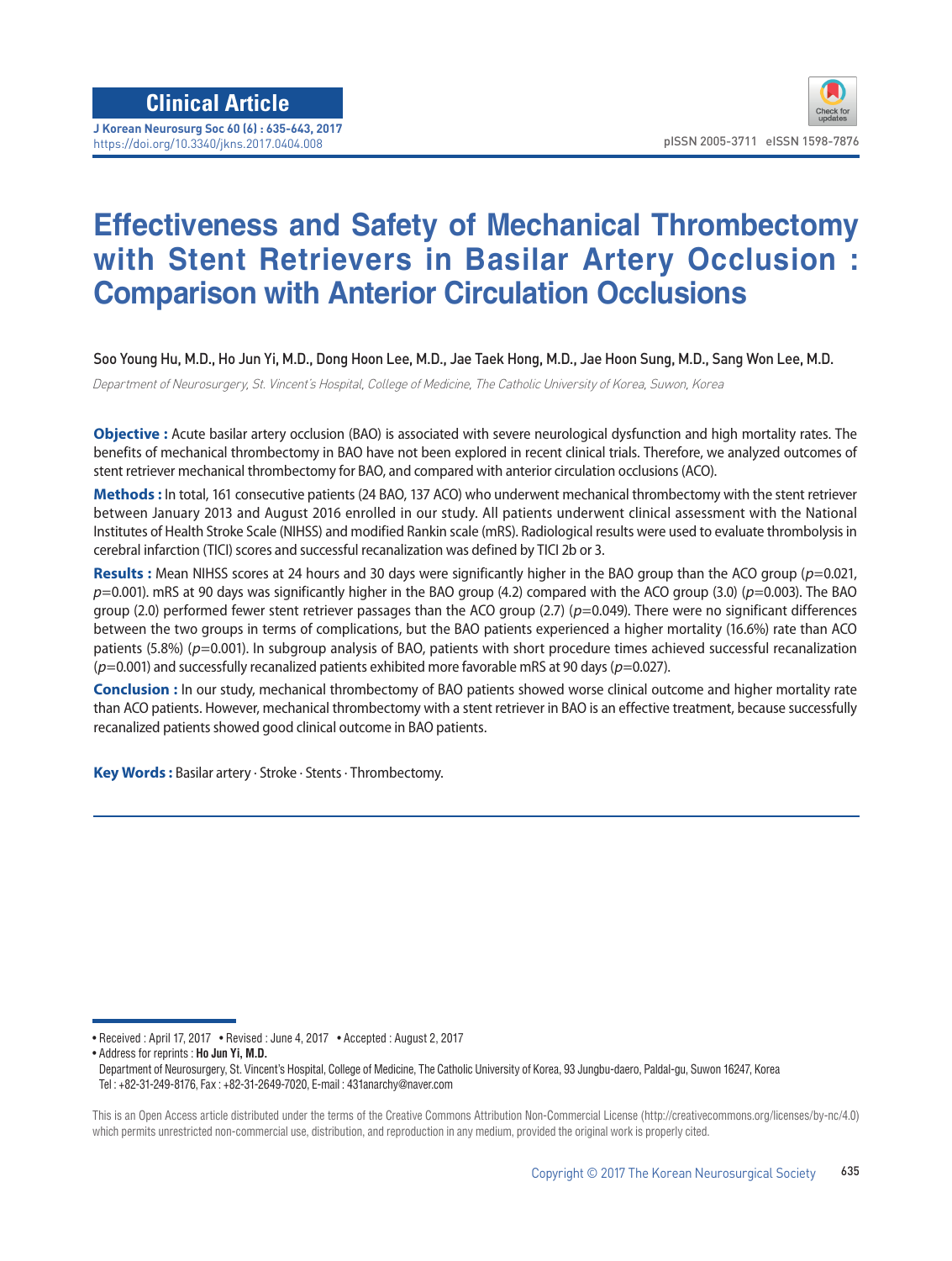# **INTRODUCTION**

Acute basilar artery occlusion (BAO) is rare but is known to be related to severe neurologic dysfunction and morbidity or mortality<sup>2,23)</sup>. Early recanalization is a key goal of acute ischemic stroke therapy for BAO and anterior circulation occlusion  $(ACO)^{9,16,20}$ . However, even with recanalization, the natural course and prognosis of ischemic stroke caused by BAO is worse compared with that of  $ACO<sup>3</sup>$ . Several studies have reported that >80% of the BAO patients with an initial severe deficit had an unfavorable outcome, and poor prognosis strongly correlated with failure to achieve recanalization of the  $BAO<sup>14,15</sup>$ .

Since 2015, multiple randomized controlled trials (RCTs) have consistently reported that endovascular mechanical thrombectomy is clearly beneficial in treating ACO acute ischemic stroke<sup>4,5,10</sup>; however, studies investigating mechanical thrombectomy of ischemic stroke caused by BAO are limited. Several trials have introduced treatment methods for BAO, such as intravenous thrombolysis with tissue-plasminogen activator (t-PA), intra-arterial thrombolysis and mechanical thrombectomy and combination of these<sup>7,11,26)</sup>. However, it remains unclear what is the most effective treatment protocol for patients with  $BAO^{8}$ . Recently, the most widely used mechanical thrombectomy is a stent retriever technique with the Solitaire stent (ev3, Irvine, CA, USA) or Trevo stent (Stryker Neurovascular, Fremont, CA, USA). These self-expanding and fully retrievable stents enable recanalization rates of up to 90% in patients with ischemic stroke caused by  $ACO<sup>13,21</sup>$ . However, studies focusing on the safety and effectiveness of mechanical thrombectomy for acute ischemic stroke caused by BAO remain limited.

Therefore, we compared the effectiveness and safety of stent retriever mechanical thrombectomy for BAO with ACO. In addition, we investigated the clinical and radiologic outcomes of stent retriever mechanical thrombectomy for acute ischemic stroke caused by BAO and analyzed the variables influencing factors associated with arterial recanalization and functional outcomes.

# **MATERIALS AND METHODS**

#### **Study population**

Institutional review board approval was obtained before

starting this retrospective study (IRB No. VC17RISI0036). A total of 161 patients with acute ischemic stroke who underwent stent retrieval thrombectomy at our institution between January 2013 and August 2016 were enrolled. The authors divided the patients into two groups : mechanical thrombectomy for ACO (ACO group) and mechanical thrombectomy for BAO (BAO group). Eligible patients had an occlusion of the internal carotid artery (ICA), middle cerebral artery (M1 or M2), anterior cerebral artery (ACA), or basilar artery, as established by computed tomography angiography (CTA) or perfusion computed tomography (CT) with magnetic resonance image (MRI) diffusion weighted images, and a score of  $\geq$  2 on the National Institutes of Health Stroke Scale (NIHSS; range, 0–42, with higher scores indicating more severe neurologic deficits). Patients who received intravenous (IV) alteplase (t-PA) within 4.5 hours after stroke onset with a maximum dose of 90 mg/kg were enrolled. Basilar artery occlusion was divided into three categories by starting point of occlusion (Proximal, from fusion of the vertebral arteries to anterior inferior cerebellar arteries; mid, from anterior inferior cerebellar arteries to superior cerebellar artery; distal, from superior cerebellar artery to the division into posterior cerebral arteries). In subgroup analysis, the authors re-divided the BAO patients according to clinical outcomes and recanalization. Inclusion criteria were as follows : 1) acute ischemic stroke due to intracranial artery occlusion confirmed by CTA or volume perfusion CT; 2) neurologic dysfunction; 3) diffusion-perfusion mismatch revealed at volume perfusion CT and diffusion MRI; and  $4$ )  $\leq$ 8 hours elapsed from stroke onset for ACO and  $\leq$ 12 hours for BAO. Exclusion criteria were as follows : 1) hemorrhage in the CT; 2) large ischemic core :  $\geq 6$  Alberta Stroke Program Early CT Score score; 3) patients who had contraindications on MRI or contrast-enhanced CT; and 4) patients who underwent mechanical thrombectomy with non-stent retrieval or other devices (such as Eric, Penumbra or chemical).

#### **Thrombectomy procedure**

Mechanical treatment involved thrombus retraction with a retrievable stent (Solitaire FR : 4×20 mm and 6×30 mm or Trevo XP : 4×20 mm and 6×25 mm) and in some cases an added balloon-guiding catheter (BGC) (Merci; Concentric Medical Inc., Mountain View, CA, USA). Merci 8 French catheter was used in ACO and Merci 7 French catheter was used in BAO.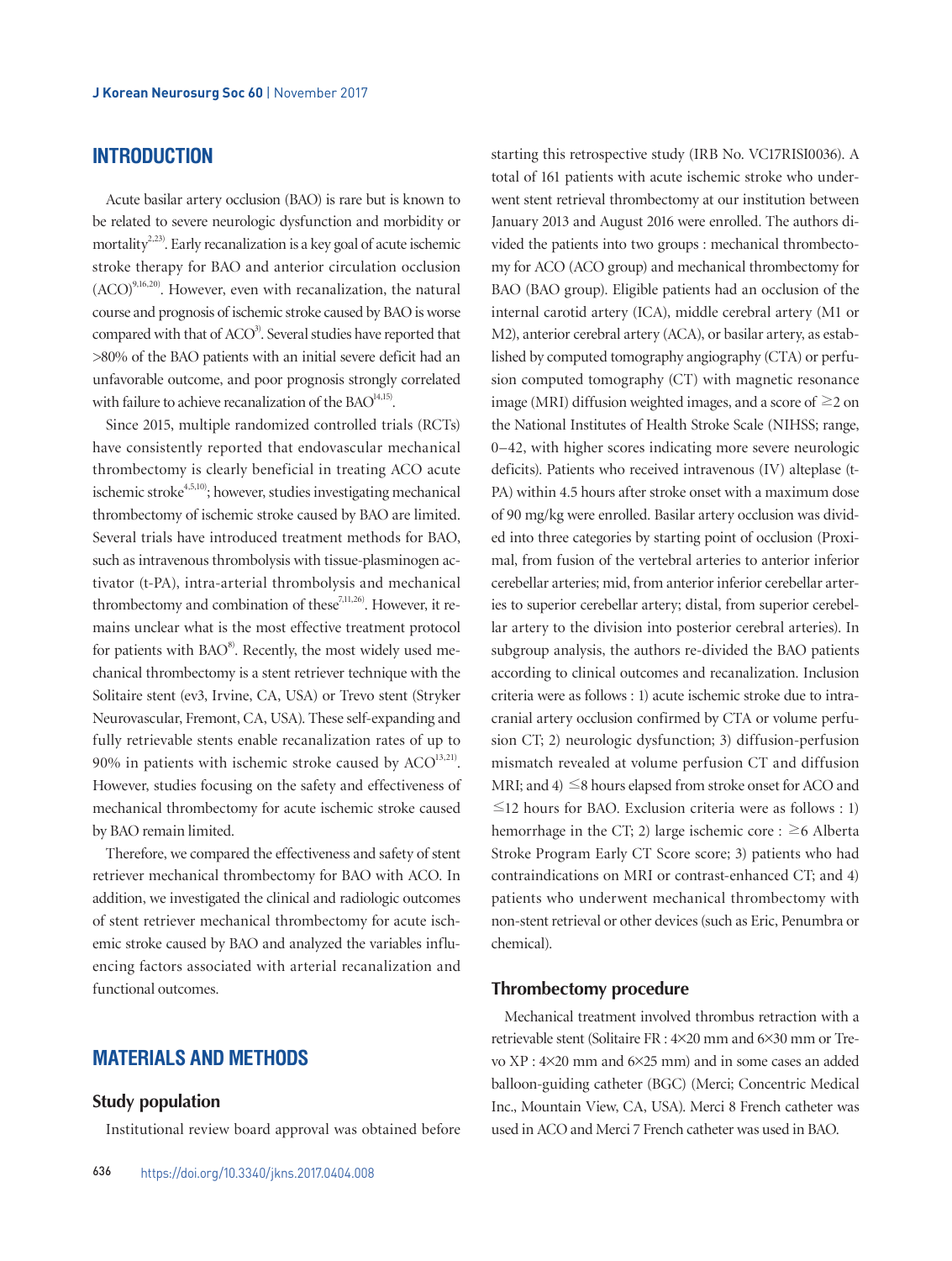#### **Outcomes and complications**

Multimodal factors were reviewed, including patient age, sex, underlying disease, location of occluded vessel, IV t-PA, and BGC. All patients underwent clinical assessment with NI-HSS at baseline, after 24 hours, and at 30 days, and modified Rankin Scale (mRS) score at 90 days by the review of medical records. Good clinical outcomes were defined as ≥2 mRS at 90 days. Differences were analyzed in multiple time intervals : time from symptom onset to groin puncture time, procedure time (from groin puncture to reperfusion time), and time from onset to reperfusion. Radiologic results were evaluated by the number of stent passages, thrombolysis in cerebral infarction (TICI) score<sup>25)</sup> and successful recanalization, which was defined as a TICI score of 2b to 3. Safety variables and complications were analyzed regarding distal emboli, symptomatic hemorrhage, and mortality within 90 days. In subgroup analysis of BAO patients, patients were divided into two groups according to the successful recanalization and clinical outcomes and then multiple categories were evaluated. The length of thrombus for BAO patients was measured at digital subtraction angiography (DSA) images and it was defined as the length of the basilar artery not contrasted on the DSA. Two neuroradiologists (Y. K. Ihn and W. S. Jung) were unaware of the treatment-group assignments and evaluated all neuroimaging studies.

### **Statistical analysis**

 $\chi^2$  test or Fisher's exact test were used to analyze differences in multi-variable factors between the two groups. Mann-Whitney U test or Student's t-test were employed to evaluate differences in clinical and radiological variables between the two groups. And  $\chi^2$  test or Fisher's exact test and Mann-Whitney U test or Student's t-test were used for subgroup analysis of BAO patients. Two-tailed  $p$ -values of  $\leq 0.05$  were considered to indicate a significant difference. Data were analyzed using SPSS ver. 18 statistical software (South Wacker Drive, Chicago, IL, USA).

## **RESULTS**

#### **Baseline characteristics**

A total of 161 patients were enrolled between January 2013

and August 2016 from a single institution. The locations of BAO were as follows : distal (n=7; 29.1%), mid (n=7; 29.1%), and proximal (n=10; 41.7%), of these cases, there were 2 cases in the mid occlusion accompanied the distal occlusion, and 1 case in the proximal occlusion involves the mid occlusion and 2 cases in the proximal occlusion involves distal occlusion. And ACO infarct locations were : middle cerebral artery (n=94; 68.7%), ICA (n=42; 30.6%), and ACA (n=1; 0.7%). Mean age of patients with BAO was 65.7 years, compared with 65.5 in the ACO group. BAO group contained 24 patients (13 men, 11 women) and the ACO group contained 137 patients (78 men, 59 women). Multi-variable factors, such as sex, age, hypertension, diabetes mellitus, atrial fibrillation, coronary artery disease, dyslipidemia, and smoking were not significantly different between the groups. A total of 73 patients (45.3%) received IV alteplase (t-PA), and there were no statistically significant differences between the groups  $(p=0.506)$ . The proportion of applied BGC was significantly lower in the BAO group (17.5%) than the ACO group (51.8%) (*p*=0.001; Table 1). In terms of time interval, the time interval from onset to groin puncture in the BAO group (268 minutes) was significantly longer than in the ACO group (216 minutes)  $(p=0.018)$ . Similarly, the time interval from onset to reperfusion was significantly longer in the BAO group (390 minutes) than in the ACO group (333 minutes)  $(p=0.039)$ . However, there were no statistically significant differences in procedure time between the two groups (BAO : ACO=122 : 116;  $p=0.271$ ) (Table 1).

## **Clinical and radiologic outcomes and complications**

In terms of clinical outcomes, the mean initial NIHSS score was higher in BAO group with statistically significance (BAO : ACO=14.2 : 10.4). The mean NIHSS scores at 24 hours were significantly higher in the BAO group (9.6) than in the ACO group  $(7.1)$   $(p=0.021)$  and the mean NIHSS score at 30 days was significantly higher in the BAO group (8.6) than for ACO (5.3) (*p*=0.001). The mRS at 90 days in the BAO group (4.2) was significantly higher  $(p=0.003)$ , compared with that of the ACO group (3.0). The number of stent passages was significantly lower in the BAO group (2.0) than in the ACO group  $(2.7)$  ( $p=0.049$ ). There was no statistically significant difference in rate of successful recanalization between the two groups in terms of radiologic outcome (BAO : ACO=79.1% :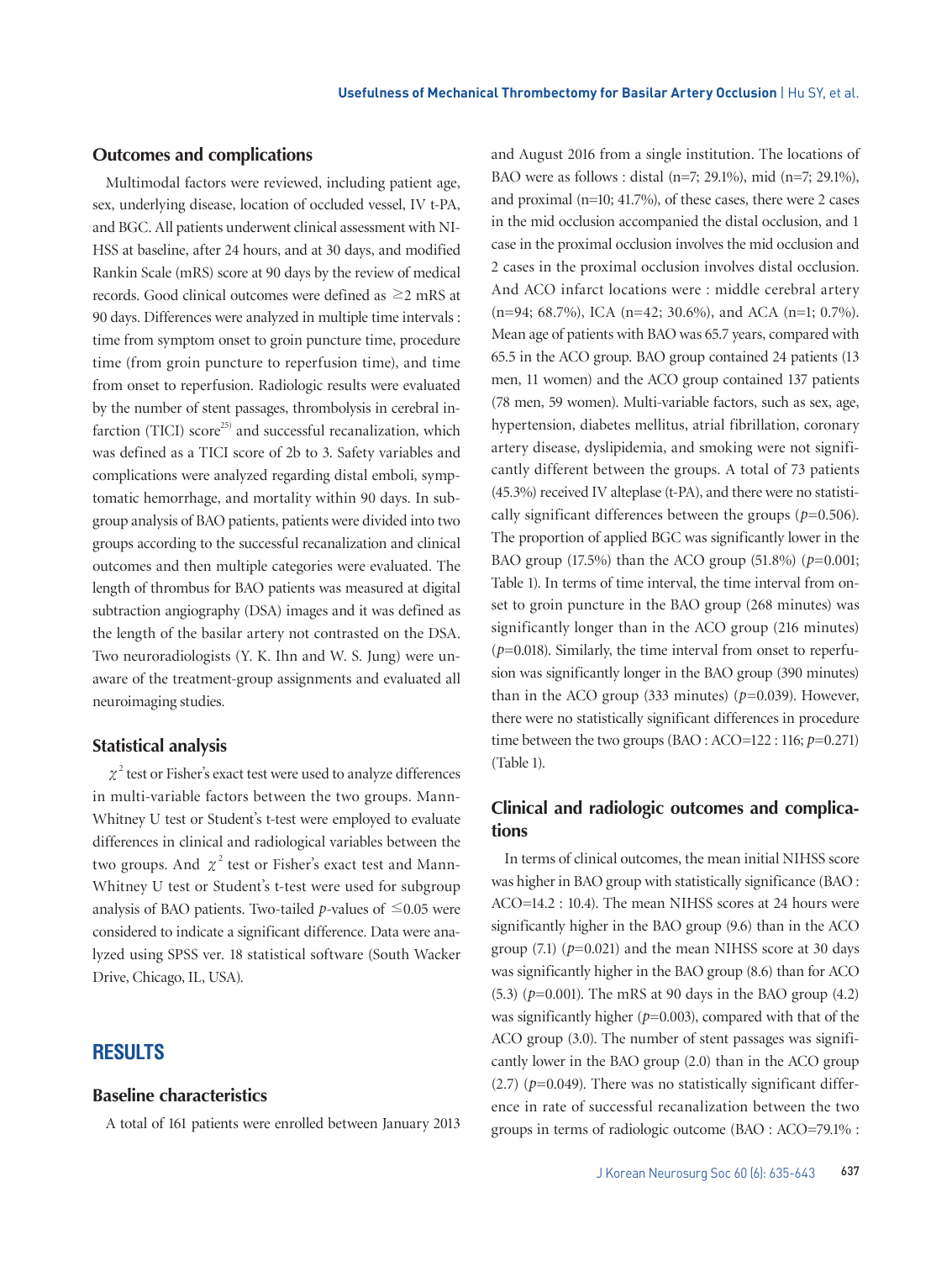#### **J Korean Neurosurg Soc 60** | November 2017

80.2%;  $p=0.899$ ). In terms of prognosis, the BAO group (16.6%) exhibited a significantly higher mortality rate than the ACO group  $(5.8\%)$  ( $p=0.001$ ). When comparing complications, there were no significant differences in distal emboli (BAO : ACO=33.3% : 19.7%; *p*=0.178) and symptomatic hemorrhage (BAO : ACO=4.1% : 8.7%; *p*=0.129) between the two groups (Table 2).

#### **Table 1.** Baseline characteristics

|                                                | <b>Total</b>    |                  | Basilar artery occlusion Anterior circulation occlusion | $p$ -value*        |
|------------------------------------------------|-----------------|------------------|---------------------------------------------------------|--------------------|
| Total                                          | 161             | 24               | 137                                                     |                    |
| Location                                       |                 | Distal: 7 (29.1) | MCA: 94 (68.7)                                          |                    |
|                                                |                 | Mid: $7(29.1)$   | ICA: 42 (30.6)                                          |                    |
|                                                |                 | Prox: 10(41.7)   | ACA:1(0.7)                                              |                    |
| Sex (M : F)                                    | 91:70           | 13:11            | 78:59                                                   | 0.826              |
| Mean age                                       | $65.5(22-87)$   | $65.7(32-85)$    | $65.5(22-87)$                                           | 0.929              |
| <b>HTN</b>                                     | 97(60.2)        | 13(60.2)         | 84 (61.3)                                               | 0.652              |
| <b>DM</b>                                      | 44(27.3)        | 7(19.7)          | 37(27.0)                                                | 0.827              |
| Af.                                            | 70 (43.4)       | 5(36.2)          | 65 (47.4)                                               | $0.024 +$          |
| CAD                                            | 5(3.1)          | 1(20.8)          | 4(2.9)                                                  | 0.745              |
| Dyslipidemia                                   | 66 (40.9)       | 8(33.3)          | 58 (42.3)                                               | 0.400              |
| Smoking                                        | 51(31.6)        | 9(17.5)          | 42 (30.6)                                               | 0.635              |
| t-PA                                           | 73 (45.3)       | 9(34.0)          | 64 (46.7)                                               | 0.506              |
| <b>BGC</b>                                     | 73 (45.3)       | 2(17.5)          | 71(51.8)                                                | 0.001 <sup>†</sup> |
| Stent $(S:T)$                                  | 161(99:62)      | 24(14:10)        | 137(85:52)                                              | 0.821              |
| Time from onset to groin puncture<br>(minutes) | $224(36-612)$   | $268(59 - 552)$  | $216(36-612)$                                           | 0.018 <sup>†</sup> |
| Procedure time (minutes)                       | $117(27 - 360)$ | 122 (40-285)     | $116(27 - 360)$                                         | 0.271              |
| Time from onset to reperfusion (minutes)       | 341 (90-870)    | 390 (137 - 675)  | 333 (90-870)                                            | 0.039 <sup>†</sup> |

Values are presented as number (%) or number (interquartile range) unless otherwise indicated. \**p*-values are calculated by  $\chi^2$  test or Fisher's exact test and Mann-Whitney U test or Student's t-test. <sup>†</sup>Statistically significant. MCA : middle cerebral artery, ICA : internal carotid artery, Prox : proximal, ACA : anterior cerebral artery, M : male, F : female, HTN : hypertension, DM : diabetes mellitus, Af. : atrial fibrillation, CAD : coronary artery disease, t-PA : tissue-plasminogen activator, BGC : ballon guiding catheter, S : solitaire, T : trevo

#### **Table 2.** Outcomes and safety variables

|                                          | <b>Total</b>   |                | Basilar artery occlusion Anterior circulation occlusion | $p$ -value*          |
|------------------------------------------|----------------|----------------|---------------------------------------------------------|----------------------|
| NIHSS score at initial                   | $11.0(2 - 34)$ | $14.2(2 - 34)$ | $10.4(3-26)$                                            | $0.028$ <sup>†</sup> |
| NIHSS score at 24 hours                  | $7.4(0-28)$    | $9.6(2-28)$    | $7.1(2-20)$                                             | $0.021$ <sup>+</sup> |
| NIHSS score at 30 days                   | $5.7(0-25)$    | $8.6(0-25)$    | $5.3(0-19)$                                             | $0.001$ <sup>+</sup> |
| mRS at 90 days                           | $3.2(0-6)$     | $4.2(0-6)$     | $3.0(0-6)$                                              | 0.003 <sup>†</sup>   |
| No of passes                             | $2.6(1-10)$    | $2.0(1-6)$     | $2.7(1-10)$                                             | $0.049^{\dagger}$    |
| TICI score of 2b or 3 on final angiogram | 129 (80.1)     | 19(79.1)       | 110(80.2)                                               | 0.899                |
| Distal emboli                            | 35(21.7)       | 8(33.3)        | 27(19.7)                                                | 0.178                |
| Symptomatic hemorrhage                   | 13(8.0)        | 1(4.1)         | 12(8.7)                                                 | 0.129                |
| Mortality                                | 12(7.4)        | 4(16.6)        | 8(5.8)                                                  | $0.001$ <sup>1</sup> |

Values are presented as number (%) or number (interquartile range) unless otherwise indicated. \**p*-values are calculated by  $\chi^2$  test or Fisher's exact test and Mann-Whitney U test or Student's t-test. <sup>†</sup>Statistically significant. NIHSS : National Institutes of Health Stroke Scale, mRS : modified Rankin Scale, TICI : thrombolysis in cerebral infarction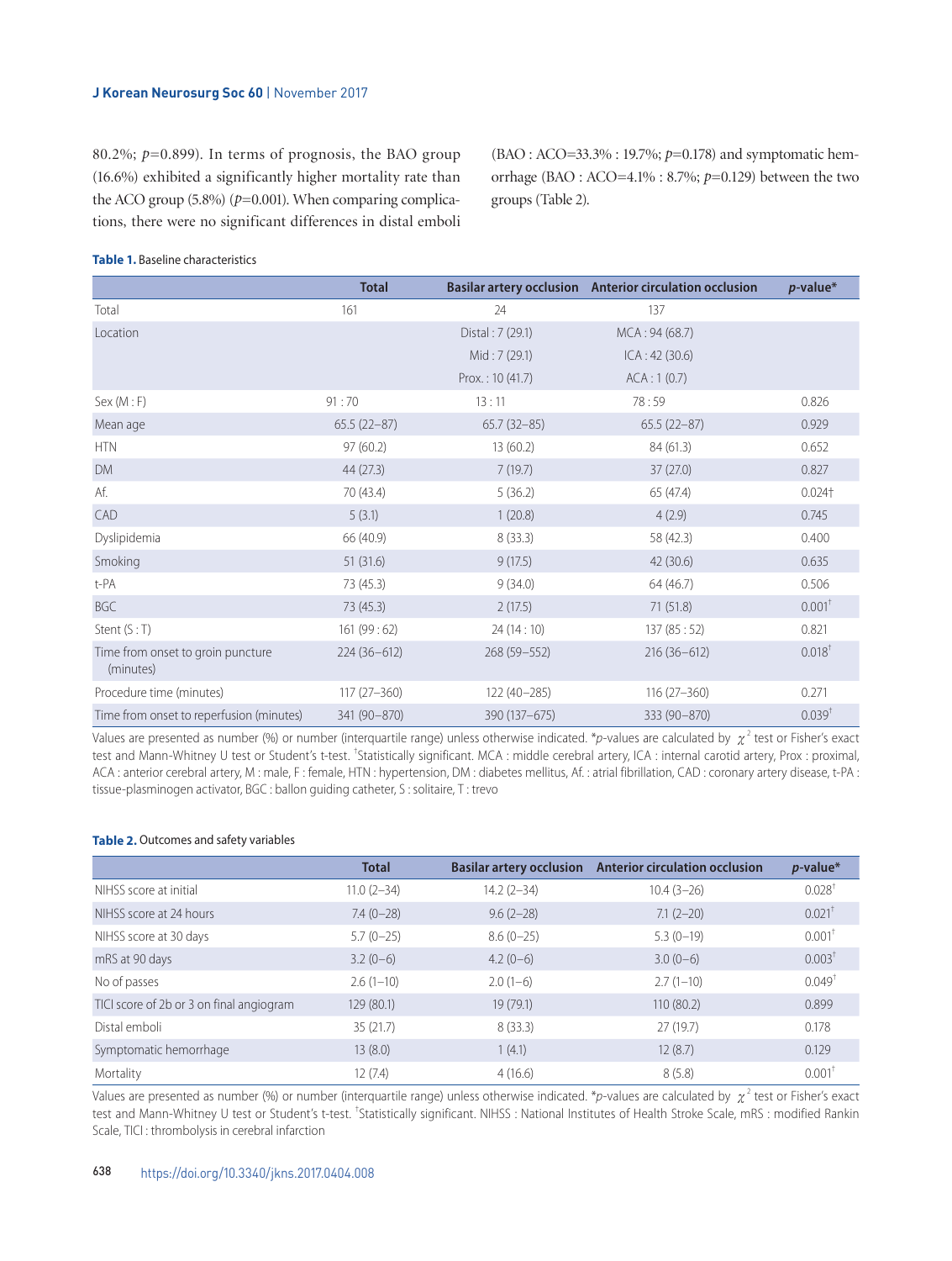#### **Subgroup analysis of BAO patients**

The authors performed the subgroup analysis of 24 BAO group patients, successfully recanalized patients was 19 (79.1%) and good clinical outcome achieved patients was 10 (41.7%). The successful recanalization was co-related with short procedure time, shorter time interval from symptom onset to reperfusion and good mRS at 90 days with statically significance (*p*=0.001, *p*=0.036, *p*=0.019). In addition, short thrombus length was significantly related with successful recanalization ( $p=0.008$ ), but other factors (sex, age, underlying disease, t-PA, initial NIHSS score, and number of stent passage) were not significantly co-related with successful recanalization (Table 3). In terms of clinical outcomes, the authors defined that the patients with 90 days mRS 2 or more as a good clinical outcome. This study shows that shorter procedure time, lower initial NIHSS score and successful recanalization were read to good clinical outcomes with statical significance  $(p=0.004, p=0.018, p=0.027)$  and shorter thrombus length was significantly related with good clinical outcomes (*p*=0.011). There was no significant correlation between other factors and good clinical outcomes (Table 4).

# **DISCUSSION**

It is widely known that ischemic stroke caused by BAO is associated with high mortality rates, severe disability, and good clinical outcomes after recanalization. Several studies recommended that mechanical thrombectomy in acute ischemic stroke caused by BAO within the first 6–8 hours may be reasonable $19,27$ . However, the RCTs investigating revascularization therapies of BAO are rare and most studies are performed retrospectively, in which the effectiveness of mechanical thrombectomy for BAO compared with ACO is ascertained.

**Table 3.** Subgroup analysis: classification with successful recanalization of basilar artery occlusion

|                                             | <b>Successfully recanalized</b><br>$(TICI=2b$ or 3) | Non-successfully recanalized<br>(TICI=0, 1 or 2a) | $p$ -value*        |  |
|---------------------------------------------|-----------------------------------------------------|---------------------------------------------------|--------------------|--|
| Total                                       | 19 (79.1)                                           | 5(20.9)                                           |                    |  |
| Sex (M : F)                                 | 11:8                                                | 2:3                                               | 0.630              |  |
| Mean age                                    | $66.3(32-85)$                                       | $63.4(49-81)$                                     | 0.674              |  |
| $\ensuremath{\mathsf{HTN}}$                 | 8(42.1)                                             | 5(100)                                            | 0.401              |  |
| DM                                          | 5(26.3)                                             | 2(40.0)                                           | 0.608              |  |
| Af.                                         | 5(26.3)                                             | 0(0.0)                                            | 0.316              |  |
| Dyslipidemia                                | 6(31.5)                                             | 2(40.0)                                           | 0.772              |  |
| t-PA                                        | 7(36.8)                                             | 2(40.0)                                           | 0.897              |  |
| Smoking                                     | 7(36.8)                                             | 2(40.0)                                           | 0.897              |  |
| Stent $(S:T)$                               | 19(12:7)                                            | 5(2:3)                                            | 0.615              |  |
| Time from onset to groin puncture (minutes) | $216(36-612)$                                       | 255 (192-346)                                     | 0.781              |  |
| Procedure time (minutes)                    | $116(27 - 360)$                                     | 213 (153-285)                                     | $0.001^+$          |  |
| Time from onset to reperfusion (minutes)    | 333 (90-870)                                        | 468 (421-520)                                     | $0.036^{\dagger}$  |  |
| Initial NIHSS score                         | $13.9(2-21)$                                        | $15.3(6-34)$                                      | 0.599              |  |
| NIHSS score at 24 hours                     | $9.8(1 - 28)$                                       | $8.6(4-17)$                                       | 0.727              |  |
| NIHSS score at 30 days                      | $8.3(0-5)$                                          | $9.6(3-15)$                                       | 0.720              |  |
| mRS at 90 days                              | $3.9(0-6)$                                          | $5.2(3-6)$                                        | $0.019^{+}$        |  |
| No of passes                                | $1.9(1-6)$                                          | $2.2(1-3)$                                        | 0.659              |  |
| Thrombus length (minutes)                   | $10.5(4.1 - 25.1)$                                  | 30.6 (14.1-39.1)                                  | 0.008 <sup>†</sup> |  |

Values are presented as number (%) or number (interquartile range) unless otherwise indicated. \**p*-values are calculated by  $\chi^2$  test or Fisher's exact test and Mann-Whitney U test or Student's t-test. <sup>†</sup>Statistically significant. TICI : thrombolysis in cerebral infarction, M : male, F : female, HTN : hypertension, DM : diabetes mellitus, Af. : atrial fibrillation, t-PA : tissue-plasminogen activator, S : solitaire, T : trevo, NIHSS : National Institutes of Health Stroke Scale, mRS : modified Rankin Scale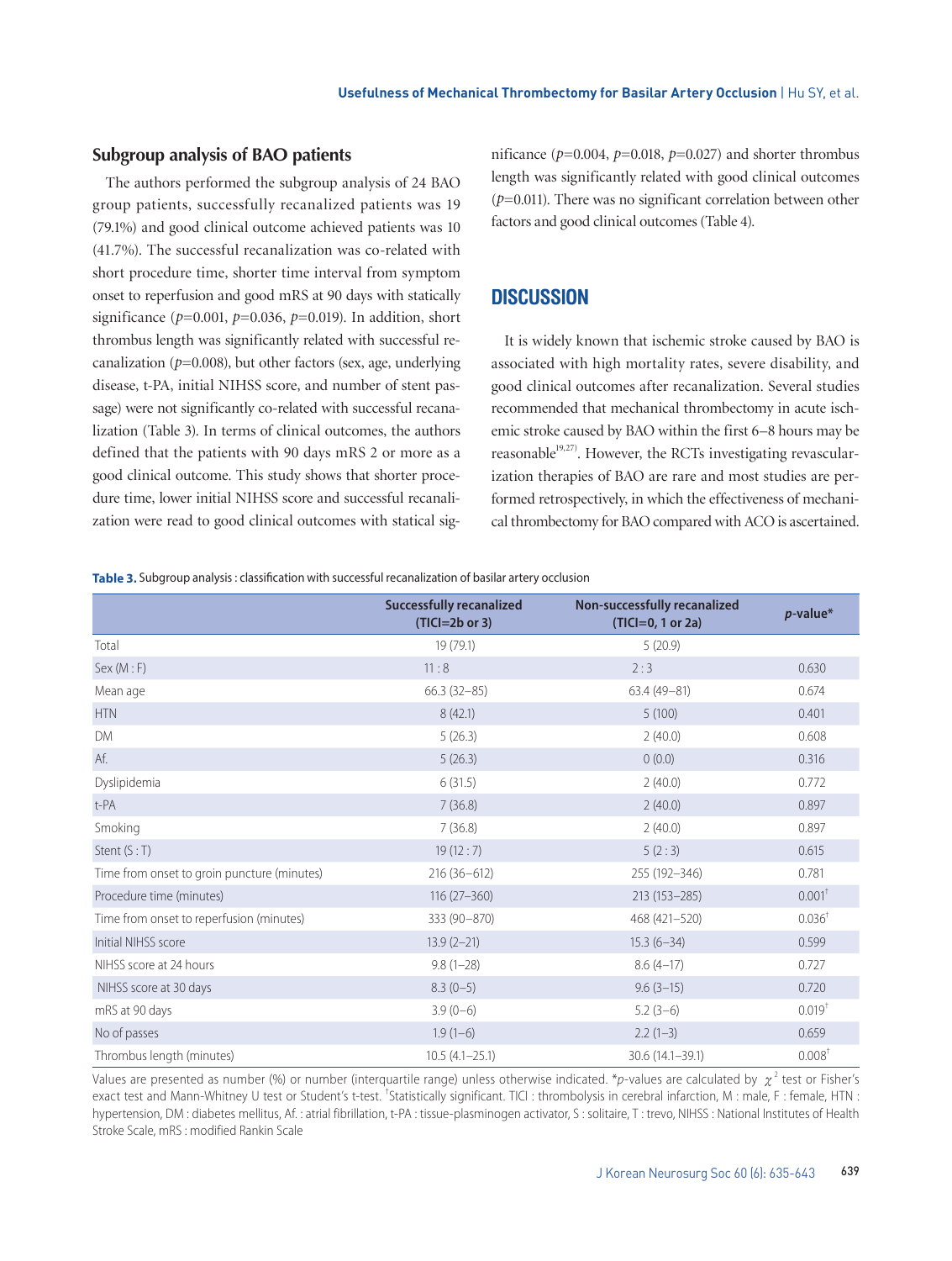#### **J Korean Neurosurg Soc 60** | November 2017

| Table 4. Subgroup analysis: classification with clinical outcomes of basilar artery occlusion |  |  |
|-----------------------------------------------------------------------------------------------|--|--|
|-----------------------------------------------------------------------------------------------|--|--|

|                                             | Good outcome (90 days mRS $\leq$ 2) | Poor outome (90 days mRS ≥3) | $p$ -value*          |
|---------------------------------------------|-------------------------------------|------------------------------|----------------------|
| Total                                       | 10(41.7)                            | 14(58.3)                     |                      |
| Sex (M : F)                                 | 6:4                                 | 7:7                          | 0.386                |
| Mean age                                    | 58.5 (32-79)                        | $63.4(49-85)$                | 0.075                |
| <b>HTN</b>                                  | 3(30.0)                             | 10(71.4)                     | 0.182                |
| DM                                          | 2(20.0)                             | 4(28.5)                      | 0.384                |
| Af.                                         | 1(10.0)                             | 4(28.5)                      | 0.608                |
| Dyslipidemia                                | 5(50.0)                             | 3(21.4)                      | 0.307                |
| t-PA                                        | 3(30.0)                             | 6(42.8)                      | 0.669                |
| Smoking                                     | 4(40.0)                             | 5(35.7)                      | 0.356                |
| Stent $(S:T)$                               | 10(5:5)                             | 14(9:5)                      | 0.653                |
| Time from onset to groin puncture (minutes) | 235 (59 - 420)                      | 285 (135 - 552)              | 0.529                |
| Procedure time (minutes)                    | $63(40-90)$                         | $151(49 - 285)$              | $0.004^{\dagger}$    |
| Time from onset to reperfusion (minutes)    | 299 (137-490)                       | 436 (230-675)                | 0.054                |
| No of passes                                | $1.5(1-3)$                          | $2.2(1-6)$                   | 0.374                |
| Initial NIHSS score                         | $11.1 (2 - 20)$                     | $16.4(5-34)$                 | $0.018^{\dagger}$    |
| TICI score of 2b or 3 on final angiogram    | 10(100)                             | 9(64.2)                      | $0.027$ <sup>†</sup> |
| Thrombus length (minutes)                   | $9.8(4.1 - 22.2)$                   | $28.6(9.1 - 39.1)$           | $0.011$ <sup>†</sup> |

Values are presented as number (%) or number (interquartile range) unless otherwise indicated. \**p*-values are calculated by  $\chi^2$  test or Fisher's exact test and Mann-Whitney U test or Student's t-test. <sup>†</sup>Statistically significant. mRS : modified Rankin Scale, M : male, F : female, HTN : hypertension, DM : diabetes mellitus, Af.: atrial fibrillation, t-PA: tissue-plasminogen activator, S: solitaire, T: trevo, NIHSS: National Institutes of Health Stroke Scale, TICI: thrombolysis in cerebral infarction

Therefore, this study focused on the effectiveness and safety of mechanical thrombectomy in BAO.

 There were no significant differences in sex, age, medical history, t-PA, smoking, and stent type between BAO and ACO patients in this study. The present data suggested that mechanical thrombectomy in patients with BAO achieved an acceptable successful recanalization rate (79.1%). These values are superior to those of previous studies investigating intravenous thrombolysis  $(65-68%)^{22,24}$ , and are not low when compared to other studies that performed mechanical thrombectomy after BAO  $(75-81\%)^{1,9}$ . Mechanical thrombectomy in BAO (79.1%) exhibited a similar rate of successful recanalization when compared to ACO (80.2%) in our study. When comparing the mean thrombectomy time between the stents used in our series, there was little difference between BAO (122 minutes) and ACO (116 minutes), although the mean number of stent passages was lower in patients with BAO (2.0), compared to those with ACO (2.7). These results are probably due to the increased trial-and-error associated with BAO in the process of approaching the lesion in addition to a stent retriever. However, these radiologic outcomes of mechanical thrombectomy with a stent retriever in BAO are not dissimilar from those of ACO. These results indicated the technical feasibility and applicability of mechanical thrombectomy using stent retrieval to treat BAO.

However, BAO patients exhibited poorer clinical outcomes than ACO as evident in all clinical outcome values (NIHSS at 24 hours, 30 days, and mRS at 90 days) and these results are not significantly different from previously published articles<sup>1)</sup>. Although there is a little difference in successful recanalization rate, but there is a more difference in clinical outcomes, these results is may be derived from poor initial NIHSS score and delayed time to treatment of BAO. In our study, the mean initial NIHSS score of BAO (14.2) was slightly higher than that of ACO (10.4) and the time elapsed from onset to groin puncture and from onset to reperfusion was significantly longer for BAO compared with ACO. In terms of prognosis, mortality rates were significantly higher in the BAO group than for ACO. This finding resulted in poor clinical outcomes and a severe initial neurologic deficit of BAO, which is consistent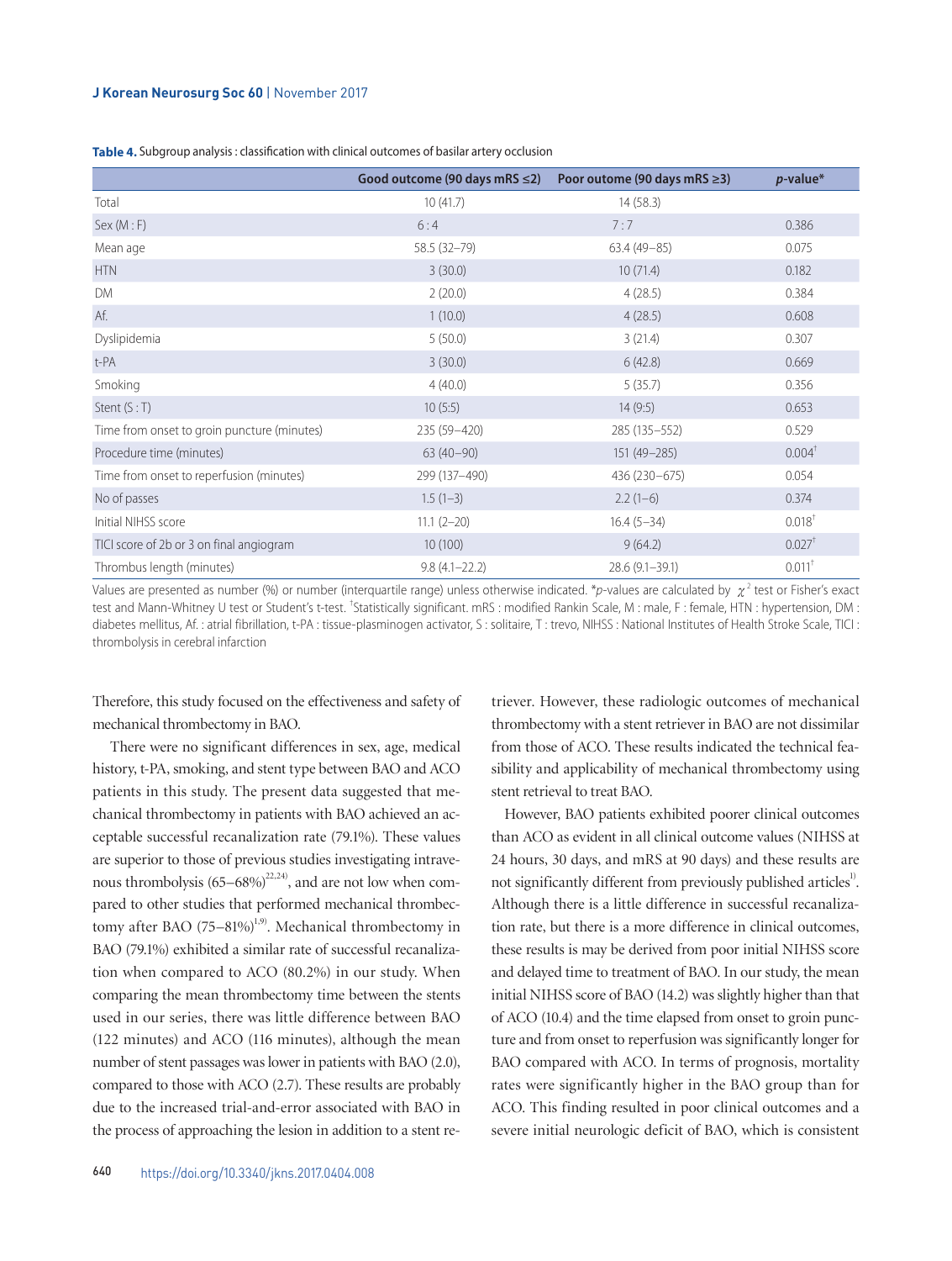| <b>Source</b>                           | Number of<br>patients | <b>Time window</b><br>(hour) | <b>Successful</b><br>recanalization (%) | <b>Good clinical</b><br>outcomes (%) | $ICH (\%)$ | Mortality (%) |
|-----------------------------------------|-----------------------|------------------------------|-----------------------------------------|--------------------------------------|------------|---------------|
| This study                              | 24                    | 10.2                         | 79.1                                    | 41.7                                 | 4.1        | 16.6          |
| Gilberti et al. <sup>8)</sup>           | 32                    | 15.0                         | 87.5                                    | 40.6                                 | 6.3        | 25.0          |
| Huo et al. $^{12)}$                     | 36                    | 12.0                         | 94.5                                    | 27.8                                 | 16.7       | 30.6          |
| Park et al. <sup>18)</sup>              | 16                    | 5.8                          | 81                                      | 56                                   | $\Omega$   | 6             |
| Costalat et al. <sup>6)</sup>           | 16                    | 74.0                         | 81                                      | 44                                   |            | 25            |
| Alonso de Leciñana et al. <sup>11</sup> | 52                    | 12.0                         | 75                                      | 40                                   |            | 33            |

**Table 5.** Review of preiovusly reported articles of mechanical thrombectomy for BAO

ICH : intracerebral hemorrhage

with previous studies<sup>23,26)</sup>. When comparing complications, distal embolization frequency was higher with BAO, but symptomatic hemorrhage occurred less in BAO than ACO. This increased incidence of distal embolization with BAO may be associated with a low application rate of BGC for BAO compared with  $ACO<sup>17</sup>$ . The use of BGC was limited due to the narrow diameter and tortuosity of the vertebra-basilar artery (17.5%), compared with anterior circulation (51.8%), therefore, distal embolization increased during mechanical thrombectomy of BAO than ACO.

In, subgroup analysis of BAO, our study revealed that the pateints with successful recanalization were 19 (79.1%) and good clinical outcome were 10 (41.7%). Although the standards are slightly different for each article, our results are not far behind compared with previously reported articles<sup>1,6,8,12,18)</sup> (Table 5). Especially in our study, the patients who achieved successful recanalization were related with shorter procedure time and good 90 days mRS score than non-successfully recanalized patients. Patients with 90 days mRS less than 2 were considered to be achieved clinically good outcome, shorter procedure time, lower initial NIHSS score and successful recanalization on final angiography were co-related with good clinical outcome. In addition, shorter length of basilar artery thrombus was an independent predictor for successful recanalization and good clinical outcome in our study. These findings are thought to be related that the length of thrombus in BAO may correlate with obstruction of basilar paramedian perforating arteries<sup>8</sup>. Therefore, the extension of subsequent thrombus on basilar artery lead to broad brainstem damage, so long thrombus in basilar artery make a brainstem ischemia that cannot be recovered even with successful recanalization. Other factors were not associated successful recanalization and good clinical outcome with statistically significance. Other studies suggest that prognosis-related factors of BAO include severity of initial neurologic status, age, time interval to treatment and successful recanalization<sup>28,29)</sup>. In our study, shorter procedure time, successful recanalization, shorter thrombus length and good clinical outcomes were correlated, but there was no statistically significant difference detected for age.

Although our study revealed that mechanical thrombectomy with a stent retriever in BAO was related to poorer clinical outcomes and higher mortality rate than ACO, these findings seem to support the notion that mechanical thrombectomy with the stent retrievers is key to the revascularization of BAO. This aspect may have previously been questioned due to the associated treatment in previous studies (intravenous thrombolysis and intra-arterial urokinase, or other retrievers, such as the Penumbra or the Merci retriever) and is congruent with the efficacy that thrombectomy with stent retrievers has shown in the treatment of other large-vessel occlusions.

 The present study has limitations : 1) We evaluated patients with a retrospective design and were not able to conduct a RCT, and poorly designed non-RCTs are more likely to suffer from various types of bias; 2) this study had a relatively small sample size, as the sample was taken from a single center; 3) the difference in the number of patients between BAO and ACO was too great; and 4) the choice of devices was affected by the preference of the neuro-interventionists and was not standardized. Other potential unmeasured confounding variables were not controlled for, although every effort was made to adjust for the possibility of spurious results. Despite these limitations, our study demonstrated the effectiveness and safety of mechanical thrombectomy with a stent retriever for BAO.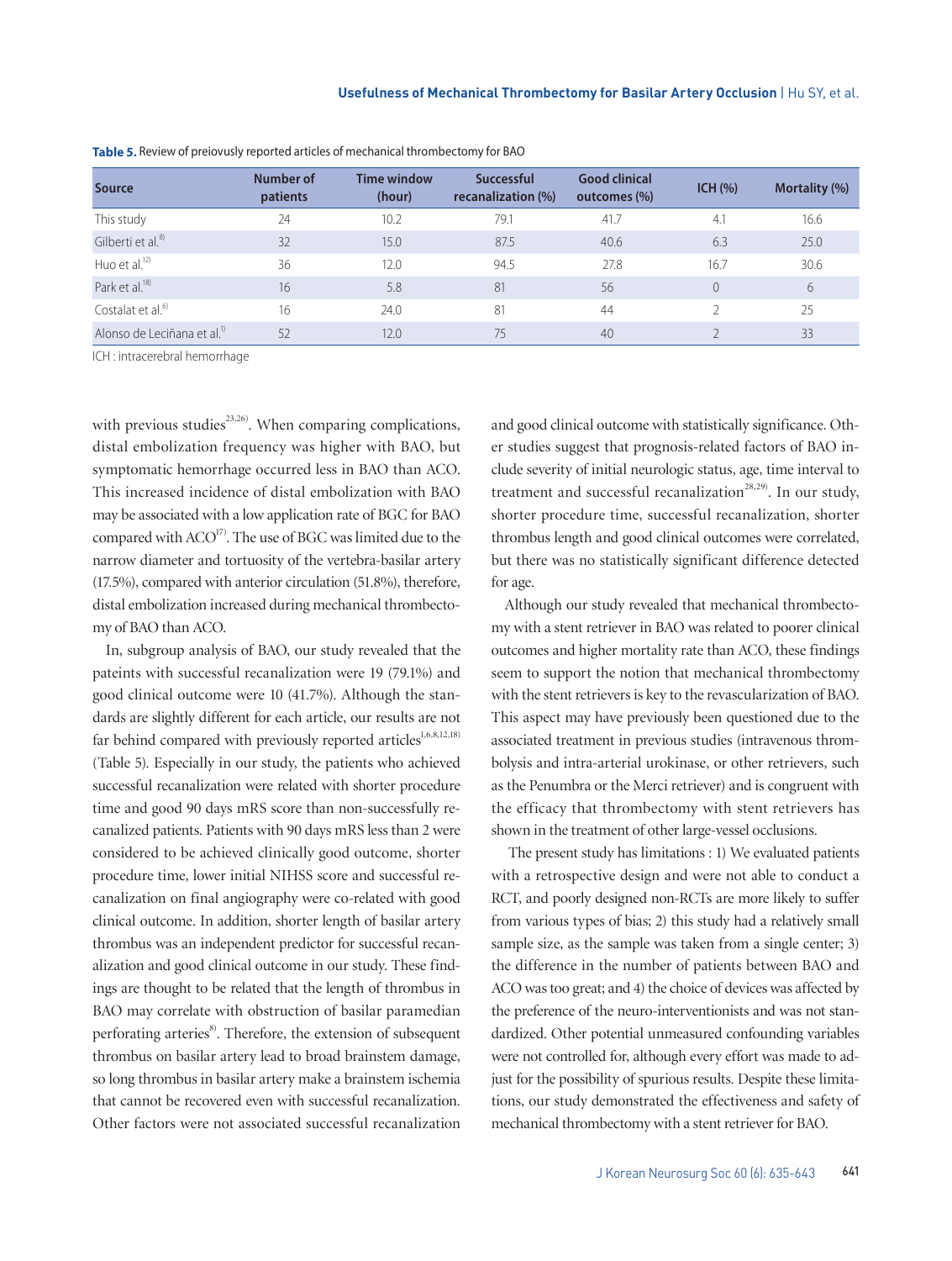# **CONCLUSION**

In our study, mechanical thrombectomy of BAO patients showed worse clinical outcome and higher mortality rate than ACO patients. However, BAO subgroup analysis revealed that a short procedure time and successful recanalization were correlated with good clinical outcomes; therefore, mechanical thrombectomy with a stent retriever in acute ischemic stroke caused by BAO may be an effective treatment for clinical and radiologic outcomes. Through future RCTs, the safety and effectiveness of mechanical thrombectomy in acute ischemic stroke caused by BAO will be fully elucidated.

## **References**

- 1. Alonso de Leciñana M, Kawiorski MM, Ximénez-Carrillo Á, Cruz-Culebras A, García-Pastor A, Martínez-Sánchez P, et al. : Mechanical thrombectomy for basilar artery thrombosis : a comparison of outcomes with anterior circulation occlusions. **J Neurointerv Surg,** 2016 [Epub ahead of print]
- 2. Archer CR, Horenstein S : Basilar artery occlusion: clinical and radiological correlation. **Stroke 8 :** 383-390, 1977
- 3. Arnold M, Nedeltchev K, Schroth G, Baumgartner RW, Remonda L, Loher TJ, et al. : Clinical and radiological predictors of recanalisation and outcome of 40 patients with acute basilar artery occlusion treated with intra-arterial thrombolysis. **J Neurol Neurosurg Psychiatry 75 :** 857- 862, 2004
- 4. Berkhemer OA, Fransen PS, Beumer D, van den Berg LA, Lingsma HF, Yoo AJ, et al. : A randomized trial of intraarterial treatment for acute ischemic stroke. **N Engl J Med 372 :** 11-20, 2015
- 5. Campbell BC, Mitchell PJ, Kleinig TJ, Dewey HM, Churilov L, Yassi N, et al. : Endovascular therapy for ischemic stroke with perfusion-imaging selection. **N Engl J Med 372 :** 1009-1018, 2015
- 6. Costalat V, Machi P, Lobotesis K, Maldonado I, Vendrell JF, Riquelme C, et al. : Rescue, combined, and stand-alone thrombectomy in the management of large vessel occlusion stroke using the solitaire device: a prospective 50-patient single-center study: timing, safety, and efficacy. **Stroke 42 :** 1929-1935, 2011
- 7. Eckert B, Koch C, Thomalla G, Kucinski T, Grzyska U, Roether J, et al. : Aggressive therapy with intravenous abciximab and intra-arterial rtPA and additional PTA/stenting improves clinical outcome in acute vertebrobasilar occlusion: combined local fibrinolysis and intravenous abciximab in acute vertebrobasilar stroke treatment (FAST): results of a multicenter study. **Stroke 36 :** 1160-1165, 2005
- 8. Gilberti N, Gamba M, Premi E, Costa A, Vergani V, Delrio I, et al. : Endovascular mechanical thrombectomy in basilar artery occlusion: variables affecting recanalization and outcome. **J Neurol 263 :** 707-713, 2016
- 9. Gory B, Eldesouky I, Sivan-Hoffmann R, Rabilloud M, Ong E, Riva R, et al. : Outcomes of stent retriever thrombectomy in basilar artery occlusion: an observational study and systematic review. **J Neurol Neurosurg Psychiatry 87 :** 520-525, 2016
- 10. Goyal M, Demchuk AM, Menon BK, Eesa M, Rempel JL, Thornton J, et al. : Randomized assessment of rapid endovascular treatment of ischemic stroke. **N Engl J Med 372 :** 1019-1030, 2015
- 11. Hacke W, Zeumer H, Ferbert A, Brückmann H, del Zoppo GJ : Intraarterial thrombolytic therapy improves outcome in patients with acute vertebrobasilar occlusive disease. **Stroke 19 :** 1216-1222, 1988
- 12. Huo X, Gao F, Sun X, Ma N, Song L, Mo D, et al. : Endovascular mechanical thrombectomy with the solitaire device for the treatment of acute basilar artery occlusion. **World Neurosurg 89 :** 301-308, 2016
- 13. Kabbasch C, Mpotsaris A, Chang DH, Hiß S, Dorn F, Behme D, et al. : Mechanical thrombectomy with the trevo provue device in ischemic stroke patients: does improved visibility translate into a clinical benefit? **J Neurointerv Surg 8 :** 778-782, 2016
- 14. Lindsberg PJ, Mattle HP : Therapy of basilar artery occlusion: a systematic analysis comparing intra-arterial and intravenous thrombolysis. **Stroke 37 :** 922-928, 2006
- 15. Lindsberg PJ, Pekkola J, Strbian D, Sairanen T, Mattle HP, Schroth G : Time window for recanalization in basilar artery occlusion: speculative synthesis. **Neurology 85 :** 1806-1815, 2015
- 16. Mazighi M, Serfaty JM, Labreuche J, Laissy JP, Meseguer E, Lavallée PC, et al. : Comparison of intravenous alteplase with a combined intravenous-endovascular approach in patients with stroke and confirmed arterial occlusion (RECANALISE study): a prospective cohort study. **Lancet Neurol 8 :** 802-809, 2009
- 17. Oh JS, Yoon SM, Shim JJ, Doh JW, Bae HG, Lee KS : Efficacy of balloonguiding catheter for mechanical thrombectomy in patients with anterior circulation ischemic stroke. **J Korean Neurosurg Soc 60 :** 155-164, 2017
- 18. Park BS, Kang CW, Kwon HJ, Choi SW, Kim SH, Koh HS, et al. : Endovascular mechanical thrombectomy in basilar artery occlusion: initial experience. **J Cerebrovasc Endovasc Neurosurg 15 :** 137-144, 2013
- 19. Powers WJ, Derdeyn CP, Biller J, Coffey CS, Hoh BL, Jauch EC, et al. : 2015 American heart association/american stroke association focused update of the 2013 guidelines for the early management of patients with acute ischemic stroke regarding endovascular treatment: a guideline for healthcare professionals from the american heart association/american stroke association. **Stroke 46 :** 3020-3035, 2015
- 20. Rha JH, Saver JL : The impact of recanalization on ischemic stroke outcome: a meta-analysis. **Stroke 38 :** 967-973, 2007
- 21. Roth C, Papanagiotou P, Behnke S, Walter S, Haass A, Becker C, et al. : Stent-assisted mechanical recanalization for treatment of acute intracerebral artery occlusions. **Stroke 41 :** 2559-2567, 2010
- 22. Sairanen T, Strbian D, Soinne L, Silvennoinen H, Salonen O, Artto V, et al. : Intravenous thrombolysis of basilar artery occlusion: predictors of recanalization and outcome. **Stroke 42 :** 2175-2179, 2011
- 23. Schonewille WJ, Wijman CA, Michel P, Rueckert CM, Weimar C, Mattle HP, et al. : Treatment and outcomes of acute basilar artery occlusion in